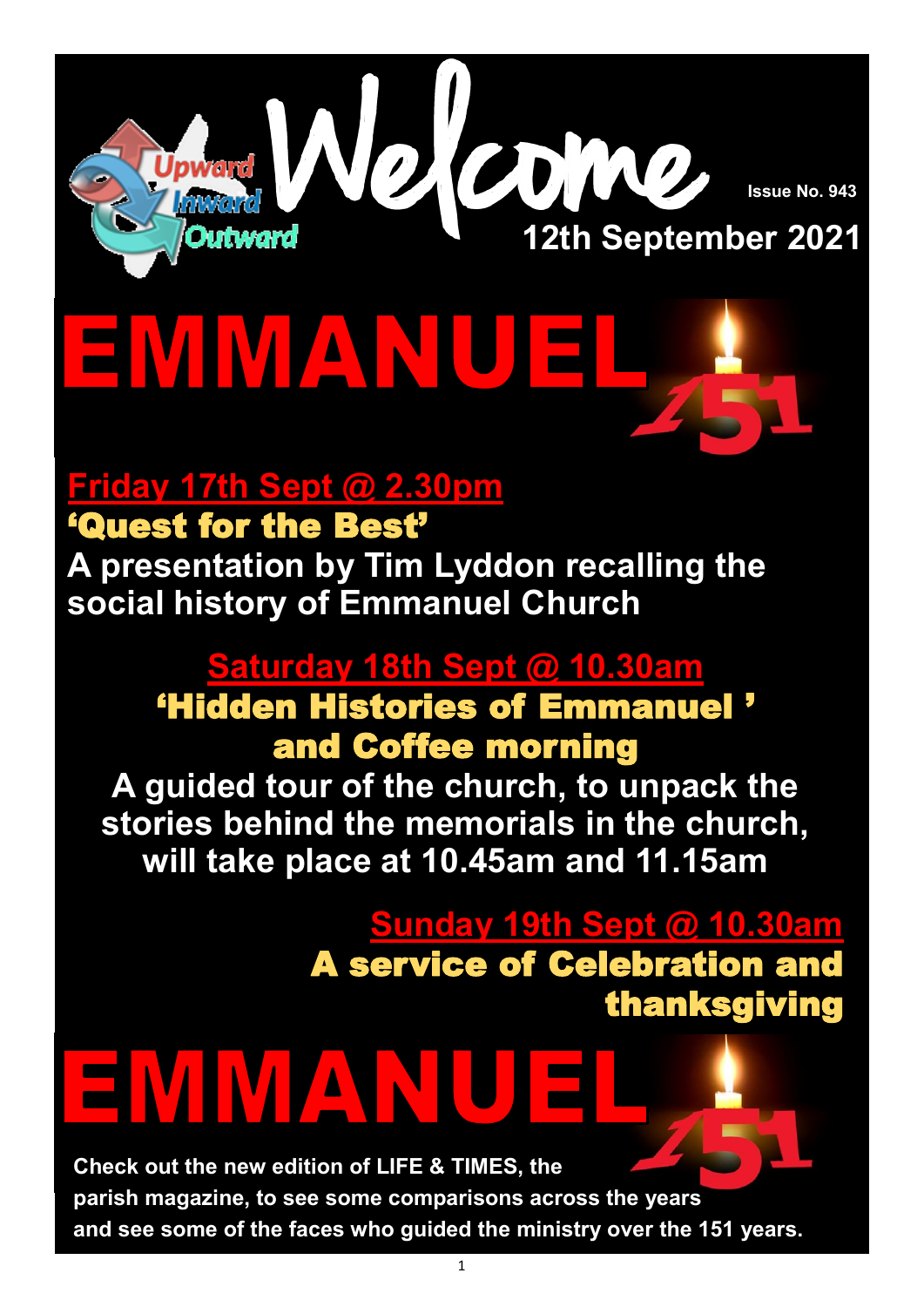#### **MAGAZINE LINK**

#### **<https://www.emmanuelplymouth.co.uk/Publisher/File.aspx?ID=293035>**

I am pleased to say the Workforce Action Group is restarting again after lockdown. This is a support group for anyone in work. It's a place where you can talk through and pray over issues in your workplace with like-minded people.

The "work" could be paid or voluntary and you don't need to be in work yourself to come, just have a heart to support those that are.

We meet on Wednesday evenings, once a month.

Our next meeting is **Wednesday, September 22, 7:30 pm**, hosted by Mark & Jane Bullard at 5 Revel Rd, led by Tony.

#### **REFRESHMENTS FOR FRIDAY 17th**

Are you willing to offer a cake or plate of sandwiches for the tea following the presentation of the social history of Emmanuel at 2.30 on Friday 17 September?

If so please contact Linda Wheeler 01752 227003 or email: **[lmwheeler18@hotmail .com](mailto:lmwheeler18@hotmail.com)**

#### **CHURCH FLOWERS -**

Sarah Roach and Kim Gregory give thanks to God for 50 years of friendship

#### **MISSION OF THE MONTH : [CAP \(Christians Against Poverty\)](https://capuk.org/)**

Or buy a delicious homemade cake or preserve, all proceeds to **[CAP](https://capuk.org/)**. **Here is what is on offer this week: -**

**CAKES –** *bakers are eager to offer you their wares – don't be shy.* 

**Banana Bread** contact Mary Orchard 01752 668564

**Classic Victoria Sandwich and/or Ginger Cake** Linda Wheeler 01752 227003

**Flapjacks** contact Anne Tillett 07717 378474

**Fruit cake, Chocolate cake**, contact Aileen Nuttall 01752 224400

**Lemon Drizzle Cake** contact Dominie Burns 01752 665446

**Teabread** contact Dominie Burns 01752 665446

**Iced carrot cake traybake, 6, 12 or 24 slices,** Linda Wheeler 01752 227003

**Walnut and Banana Loaf with frosted Icing** Janet Asman 01752 771067

#### **PRESERVES**

Marmalade, jam or chutney contact Dominie Burns 01752 665446

Crab Apple Jelly contact Aileen Nuttall 01752 224400

Please ring the donor to order and arrange collection or delivery and give them your donation

Any queries: Linda Wheeler 01752 227003 or Dominie Burns 01752 665446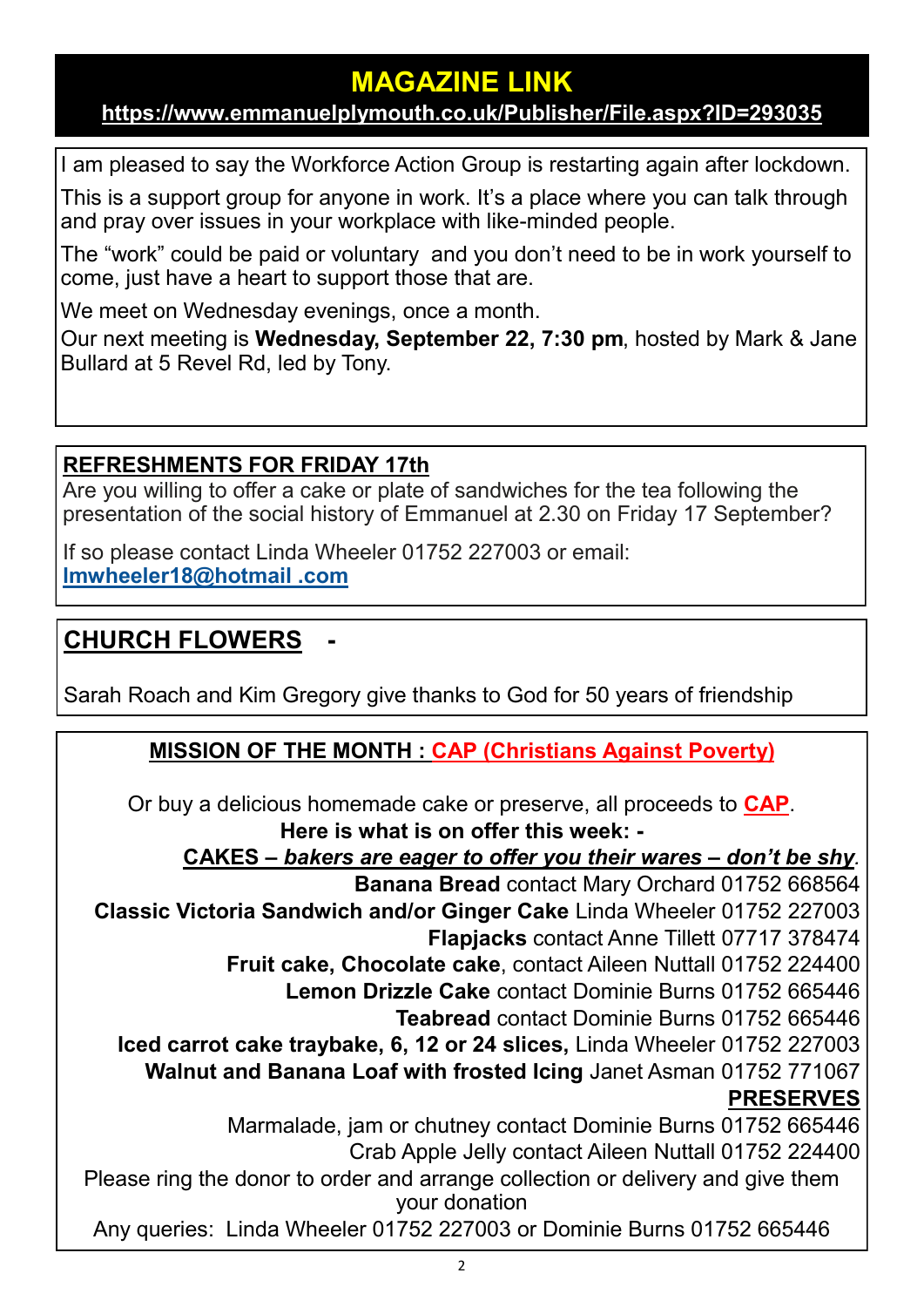## **YOU TUBE SUNDAY SERVICE STREAMING LINK**

**<https://www.youtube.com/channel/UCqTPdwPeUXD1TIFuG76xLfg>**

#### **SMALL TRAILER**

This has been donated by Rev Geoff Sussex. If anyone could use it they are welcome to have it, perhaps giving a small donation to the church? It is stowed in the Oval Room garden. I have a key and would be pleased to provide access. Ron (01752 227003)

#### **PODCASTS**

Have you noticed a new **[Quick Link](https://www.emmanuelplymouth.co.uk/)** on the church website? No? Read on.

Like many of you I have found the morning Live FaceBook broadcasts a blessing throughout lockdown when Karl, Robin, Pippa and Tony unlock little nuggets of biblical wisdom.

Now that we are able to go about our lives with a bit more freedom it's not always possible to 'Listen Live' but we can still catch up later via FaceBook. That is of course if you have WiFi or 4G available!

12 months ago my husband Steve and I bought a narrowboat which we have been able to enjoy as travel once again became permitted but at times we don't even have a basic phone signal to even join the Golden Girls on the telephone. These days there is often WiFi available on the buses and trains but with other passengers also trying to connect it's often not reliable. Whilst gracefully 'cruising the cut' at 4mph my phone would often start 'pinging' in notifications as we went through areas where there was a 4G or internet connection then minutes later nothing once more. So I fired off an email to Karl "How about a podcast?" Chris Benson has worked his magic and now the 9am sessions and the Sunday services are available so you can download them to listen to even when you have no internet maybe enjoying a walk on Dartmoor or a secluded beach, you can even be in a long dark tunnel.

The Podcasts are accessed through the **[Podbean App](https://www.podbean.com/)** which took me a while to get the knack of – first you need to download and install the App, then you select the session from the link on the church website where it prompts you to open it in Podbean. That is where you can listen to it with internet but you have to download it within the Podbean App to be able to listen offline. With a connection of less than a minute you can download an hour of broadcasts to listen to later.

So if you've missed some mornings and can't think when you will have chance to catch up then why not give it a go and listen

when you are out and about. If I can do it, it can't be that difficult.



Available on Podbean

Gillian Garlick

**WEBSITE LINK** 

**<https://www.emmanuelplymouth.co.uk/>**